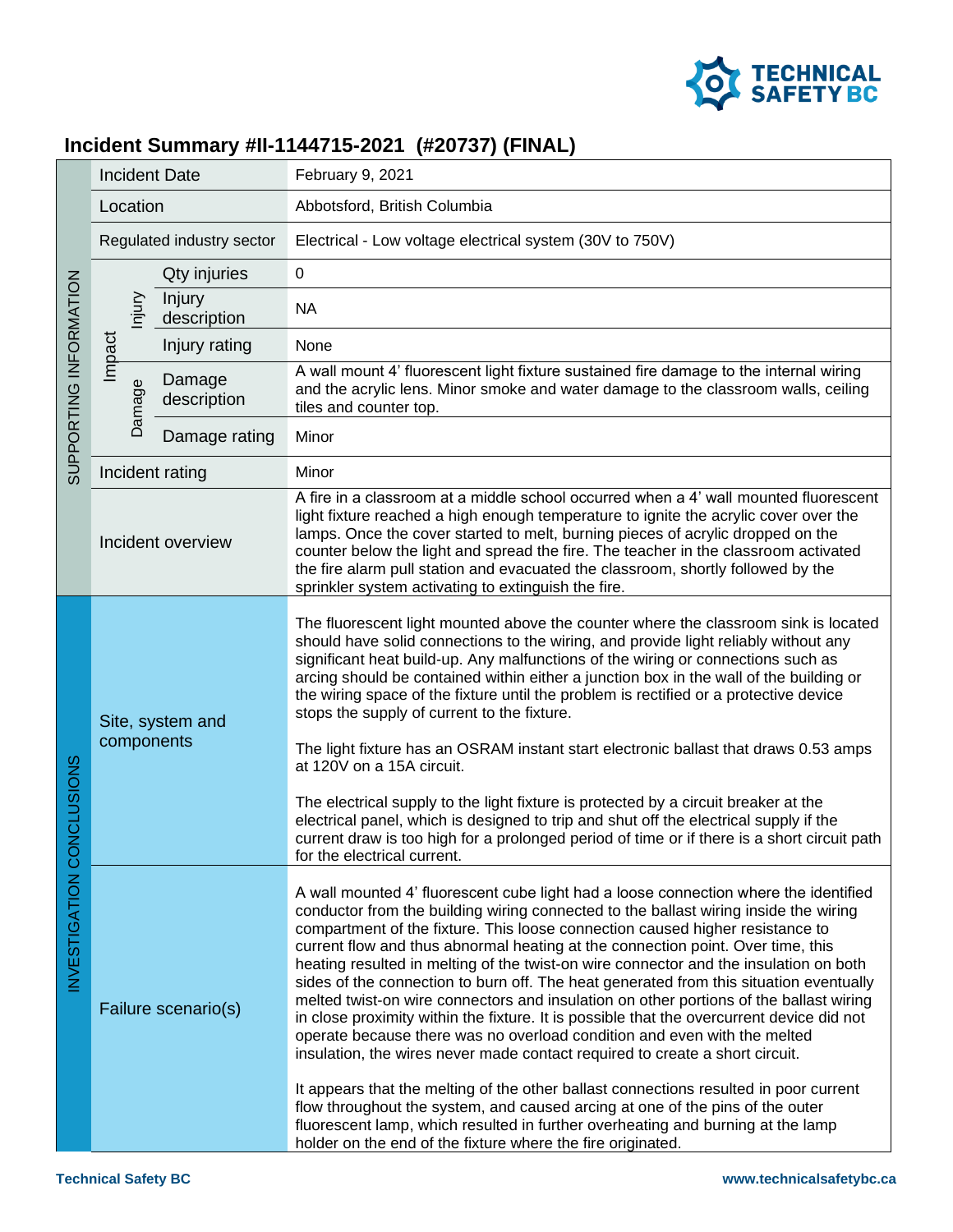

## **Incident Summary #II-1144715-2021 (#20737) (FINAL)**

|                                           | Once the acrylic lens was ignited from the heat from the wiring compartment or from<br>the lamp holder, the lens began to melt and the fire was spread to the wall and<br>counter below the light fixture.                                                                                                                           |
|-------------------------------------------|--------------------------------------------------------------------------------------------------------------------------------------------------------------------------------------------------------------------------------------------------------------------------------------------------------------------------------------|
|                                           | -Witness statement from the teacher assigned to the classroom indicates that an<br>odour similar to the one present when the fixture was on fire was also present in the<br>weeks prior to the incident. This would indicate the connections had been slowly<br>melting as the condition worsened.                                   |
|                                           | -Statement from the teacher indicated that shortly after turning on the lights on the<br>morning on February 9, a more intense odour was present. Suspicious of a problem,<br>the teacher unplugged the coffee maker on the counter below the light.                                                                                 |
|                                           | -Statement from the teacher that he witnessed the acrylic cover for the fixture on fire,<br>and molten pieces of the cover spreading the fire by dropping onto the counter<br>below.                                                                                                                                                 |
|                                           | -Statement from school district representative and picture confirm that fixture was<br>tested after fire to rule out a defective ballast as the cause of the fire. SEE PHOTO<br>#2.                                                                                                                                                  |
| <b>Facts and evidence</b>                 | -Statement from school district representative that identified conductor connection<br>was extremely loose when fixture was removed from the classroom.                                                                                                                                                                              |
|                                           | -Comparison of the damaged fixture and another identical fixture from another<br>classroom show that no modifications were made to the fixture. SEE PHOTO #6.                                                                                                                                                                        |
|                                           | -Examination of the burned fixture shows that the insulation on the identified<br>conductor is burned several inches back from the connection point, and that other<br>connections in the immediate area are burned. SEE PHOTOS #3 & 4.                                                                                              |
|                                           | -While there is evidence of overheating at the lamp pin to tombstone connection for<br>one of the lamps, the burning at this point does not spread to where the worst of the<br>fire occurred. This would indicate that it was not a direct cause of the fire. SEE<br>PHOTO #5.                                                      |
|                                           | -Images provided from site show the remains of the melted acrylic cover on the<br>counter below the fixture. SEE PHOTO #1.                                                                                                                                                                                                           |
|                                           | -Physical examination of the burned fixture shows signs of burning within the wiring<br>compartment, and heat transfer through to the lamps and acrylic cover.                                                                                                                                                                       |
| <b>Causes and</b><br>contributing factors | The cause of the fire was likely a poor connection of the identified conductor between<br>the building wiring and ballast wiring. Higher than normal resistance and arcing at<br>this poor connection likely generated excessive heat, which lead to melting of the<br>non-metallic components of the fixture and ultimately a fire. |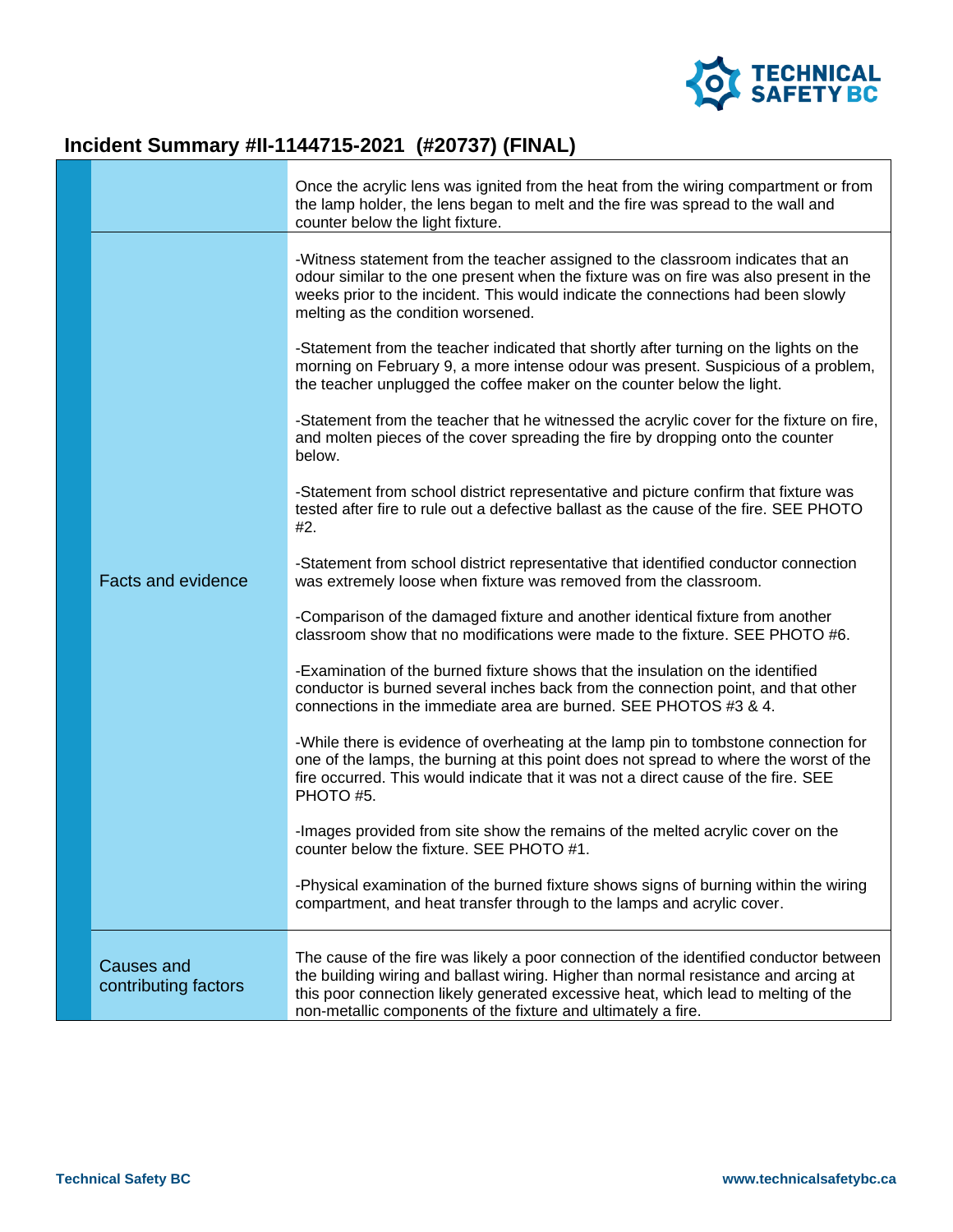



Photo #1 – Overall Incident Scene



Photo #2 – Light operating after fire once heat dissipated.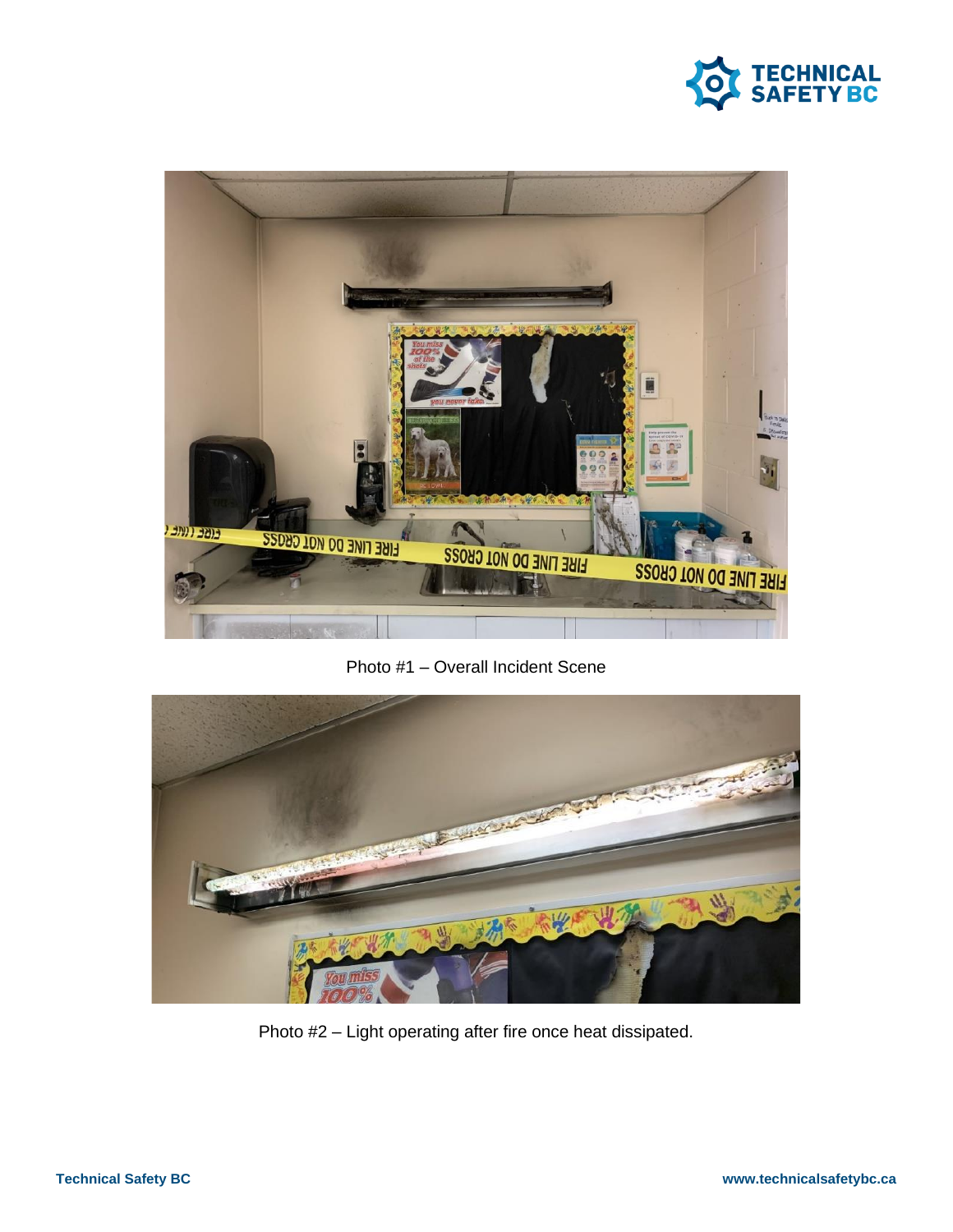



Photo #3 – Identified conductor showing burned insulation.



Photo #4 – Other connections melted due to heat.